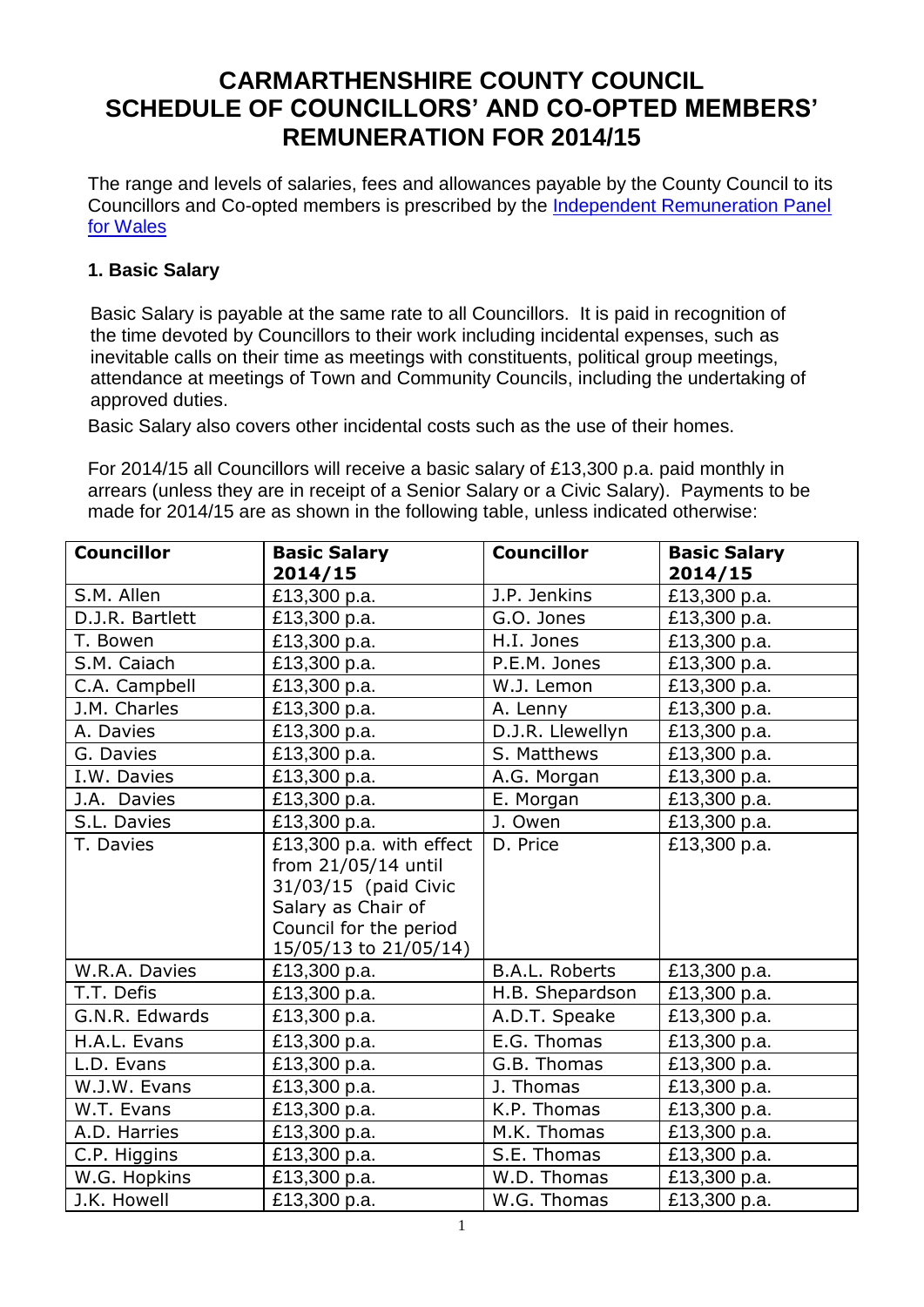| <b>Councillor</b> | <b>Basic Salary</b><br>2014/15 | <b>Councillor</b> | <b>Basic Salary</b><br>2014/15 |
|-------------------|--------------------------------|-------------------|--------------------------------|
| P.M. Hughes       | £13,300 p.a.                   | D.E. Williams     | £13,300 p.a.                   |
| I.J. Jackson      | £13,300 p.a.                   | J. Williams       | £13,300 p.a.                   |
| A. James          | £13,300 p.a.                   | J.S. Williams     | £13,300 p.a.                   |
| J.D. James        | £13,300 p.a.                   |                   |                                |
| D.M. Jenkins      | £13,300 p.a.                   |                   |                                |

#### **2. Senior Salaries**

A Senior Salary is paid to Councillors appointed by the Council or Leader of the Council to specific positions e.g. Chairs of Committees, Executive Board Members.

The number of Senior Salaries payable by the Council is limited to a total of 18 by the Independent Remuneration Panel for Wales and this limit has not been exceeded.

Senior Salary is not a payment in addition to basic salary.

The names of Councillors in receipt of senior salaries are included in the following tables:

#### **Band 1 Senior Salaries**

| <b>Name of</b><br><b>Councillor</b> | <b>Office Held</b>             | <b>Portfolio:</b>                                                                                                                                                                                                                                                                       | <b>Amount of</b><br><b>Senior Salary</b><br>to be paid |
|-------------------------------------|--------------------------------|-----------------------------------------------------------------------------------------------------------------------------------------------------------------------------------------------------------------------------------------------------------------------------------------|--------------------------------------------------------|
| K. Madge                            | Leader of the<br>Council       | Corporate Leadership and Strategy;<br><b>Chair of Executive Board; Represents</b><br>Council at WLGA; Political Advocate<br>for Council; Appoints Executive Board<br><b>Members; Determines EBM</b><br>Portfolios: Liaises with Chief<br><b>Executive</b>                               | £48,000 p.a.                                           |
| T. Devichand                        | Deputy<br>Leader of<br>Council | Housing – Public; Housing – Private;<br>Equalities; 50+ Champion; Chairs<br>Executive Board in Leader's absence                                                                                                                                                                         | £31,250 p.a.                                           |
| P.A. Palmer                         | Deputy<br>Leader of<br>Council | Council Business Manager;<br>Community Champion; Rural Affairs;<br><b>Customer Focus &amp; Policy, Police</b><br>Liaison; Community Safety; Social<br>Justice / Crime & Disorder;<br><b>Community Planning; Anti-Poverty</b><br>Champion; Chairs Executive Board in<br>Leader's absence | £31,250 p.a.                                           |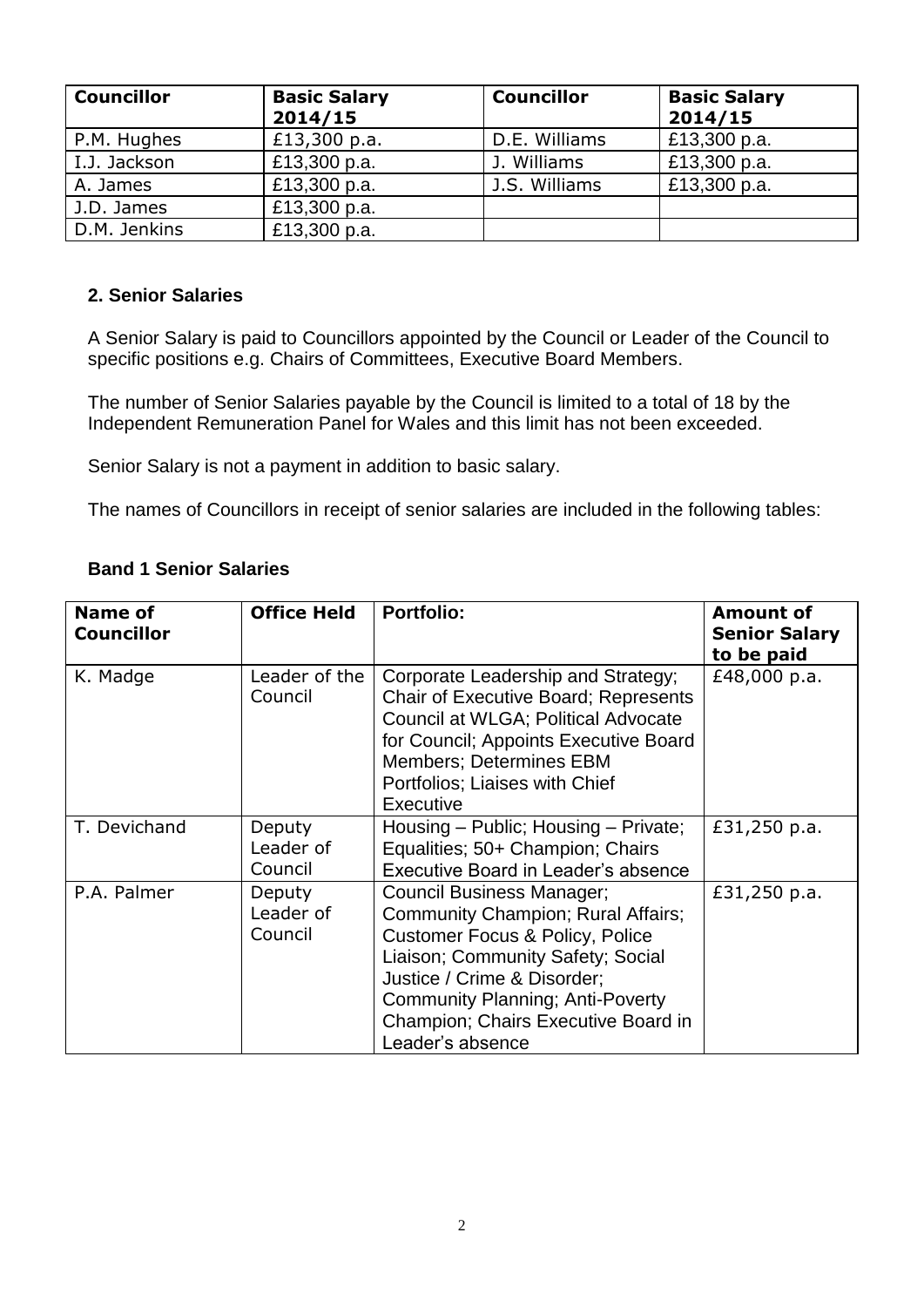# **Band 2 Senior Salaries**

| <b>Name of</b><br><b>Councillor</b> | <b>Office Held</b>                  | <b>Portfolio:</b>                                                                                                                                                                                                                                                                                  | <b>Amount of</b><br><b>Senior Salary</b><br>to be paid |
|-------------------------------------|-------------------------------------|----------------------------------------------------------------------------------------------------------------------------------------------------------------------------------------------------------------------------------------------------------------------------------------------------|--------------------------------------------------------|
| W.K. Davies                         | Executive<br><b>Board</b><br>Member | <b>Education and Children</b><br>Schools; Children Services; Special<br><b>Education Needs; Safeguarding;</b><br>Respite Homes; Regional Integrated<br>School Improvement Service; Welsh<br>Language; Adult Community<br>Learning; Youth Services; Lead<br>Member for Children and Young<br>People | £29,000 p.a.                                           |
| J.S. Edmunds                        | Executive<br><b>Board</b><br>Member | <b>Resources</b><br>Finance & Budget; ICT; Property /<br>Asset Management; Procurement;<br><b>Housing Benefits; Revenues</b>                                                                                                                                                                       | £29,000 p.a.                                           |
| D.C. Evans                          | Executive<br><b>Board</b><br>Member | <b>Street Scene</b><br>Refuse; Street Cleansing; Transport<br>Services: Grounds Maintenance:<br><b>Building Services; Catering Services;</b><br>Caretaking; Building Cleaning;<br><b>Transport Services; Emergency</b><br>Planning; Flooding                                                       | £29,000 p.a.                                           |
| M. Gravell                          | Executive<br><b>Board</b><br>Member | <b>Regeneration &amp; Leisure</b><br>Economic Development; West Wales<br><b>European Centre; Community</b><br>Development; Sports; Leisure<br>Centres; Museums; Libraries;<br><b>Country Park</b>                                                                                                  | £29,000 p.a.                                           |
| T.J. Jones                          | Executive<br><b>Board</b><br>Member | <b>Environmental &amp; Public Protection</b><br>Sustainable Development; Bio-<br>diversity; Environmental<br>Enforcement; Litter; Unlicensed<br>Waste; Dog Fouling; Parking<br>Services; Trading Standards;<br><b>Environmental Health</b>                                                         | £29,000 p.a.                                           |
| L.M. Stephens                       | Executive<br><b>Board</b><br>Member | <b>Human Resources, Efficiencies &amp;</b><br><b>Collaboration</b><br>Human Resources; Training;<br><b>Simpson Compact; Priority Based</b><br>Budgeting (PPB); Corporate<br>Efficiencies Team (CET)                                                                                                | £29,000 p.a.                                           |
| J. Tremlett                         | Executive<br><b>Board</b><br>Member | <b>Social Care &amp; Health</b><br><b>Adult Social Services; Residential</b><br>Care; Home Care; Learning<br>Disabilities; Mental Health; NHS<br>Liaison / Collaboration / Integration                                                                                                             | £29,000 p.a.                                           |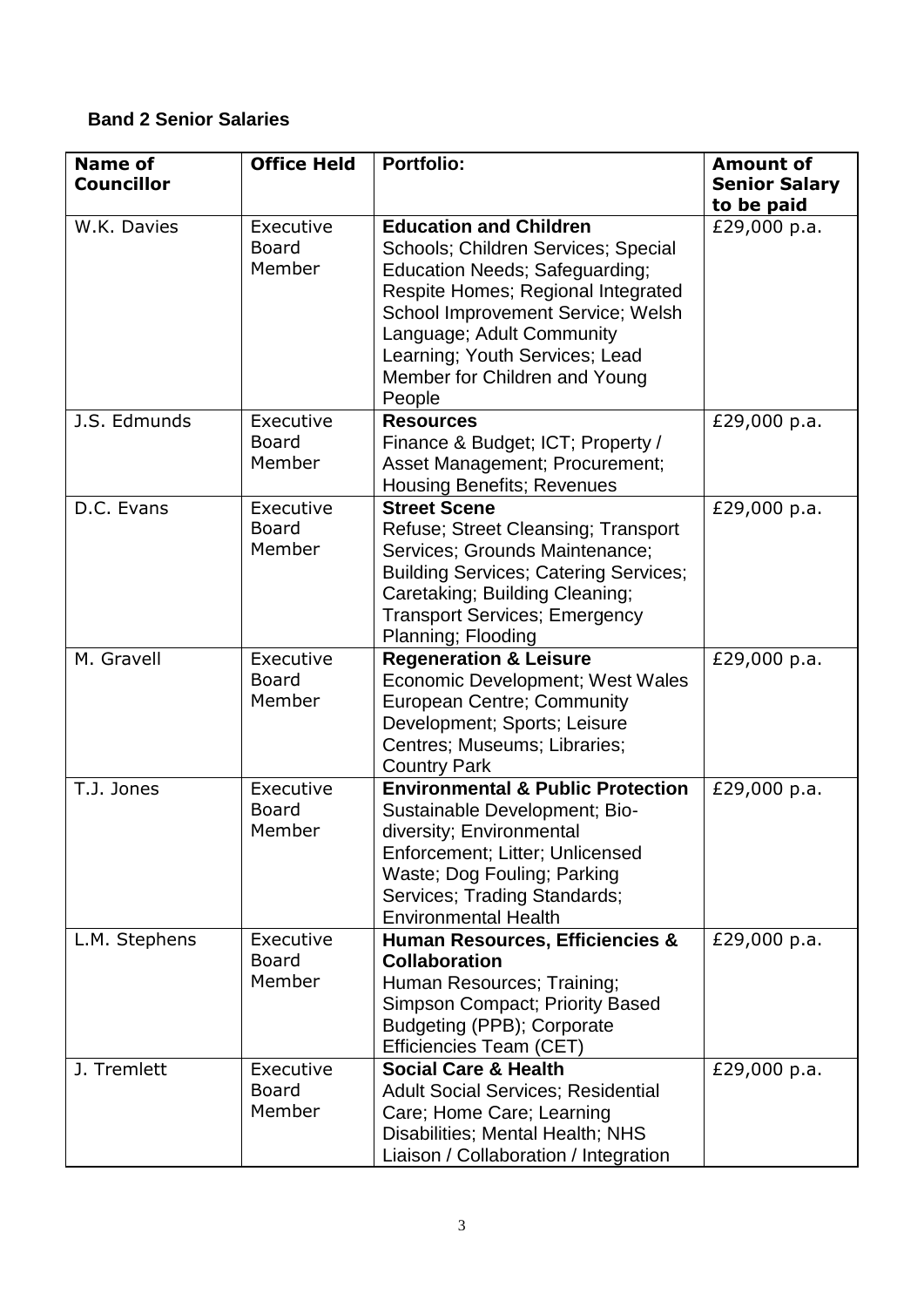# **Band 3 Senior Salaries**

| <b>Name of Councillor</b> | <b>Office Held</b>                                                                       | <b>Amount of Senior Salary to be paid</b> |
|---------------------------|------------------------------------------------------------------------------------------|-------------------------------------------|
| A.W. Jones                | Chair of the Planning<br>Committee                                                       | £22,000 p.a.                              |
| T. Theophilus             | Chair of the<br>Licensing Committee                                                      | £22,000 p.a.                              |
| A.P. Cooper               | Chair of the<br>Environmental &<br><b>Public Protection</b><br><b>Scrutiny Committee</b> | £22,000 p.a.                              |
| D.M. Cundy                | Chair of the<br><b>Community Scrutiny</b><br>Committee                                   | £22,000 p.a.                              |
| G. Thomas                 | Chair of the Social<br>Care & Health<br><b>Scrutiny Committee</b>                        | £22,000 p.a.                              |
| D.W.H. Richards           | Chair of the Policy &<br><b>Resources Scrutiny</b><br>Committee                          | £22,000 p.a.                              |
| J.E. Williams             | Chair of the<br>Education & Children<br><b>Scrutiny Committee</b>                        | £22,000 p.a.                              |
| E. Dole                   | Leader of the<br><b>Opposition Group</b>                                                 | £22,000 p.a.                              |

# **3. Civic Salaries**

A Civic Salary is paid to the Chair and Vice Chair of the Council. The Chair and Vice Chair of the Council receive Civic Salaries under Sections 22 and 24 of the Local Government Act, 1972 to assist them with the expenses of their office.

Civic Salary is not a payment in addition to basic salary.

This salary includes any out of pocket expenses not otherwise paid directly by the Council.

The names of Councillors in receipt of civic salaries are included in the following table:

| <b>Name of Councillor</b> | <b>Office Held</b>   | <b>Amount of Senior Salary to be paid</b>                                                                                             |
|---------------------------|----------------------|---------------------------------------------------------------------------------------------------------------------------------------|
| T. Davies                 | Chair of the Council | £21,375 p.a. for the period $01/04/14$<br>until the Annual Meeting of Council held<br>on 21/05/14 (end of term of Office as<br>Chair) |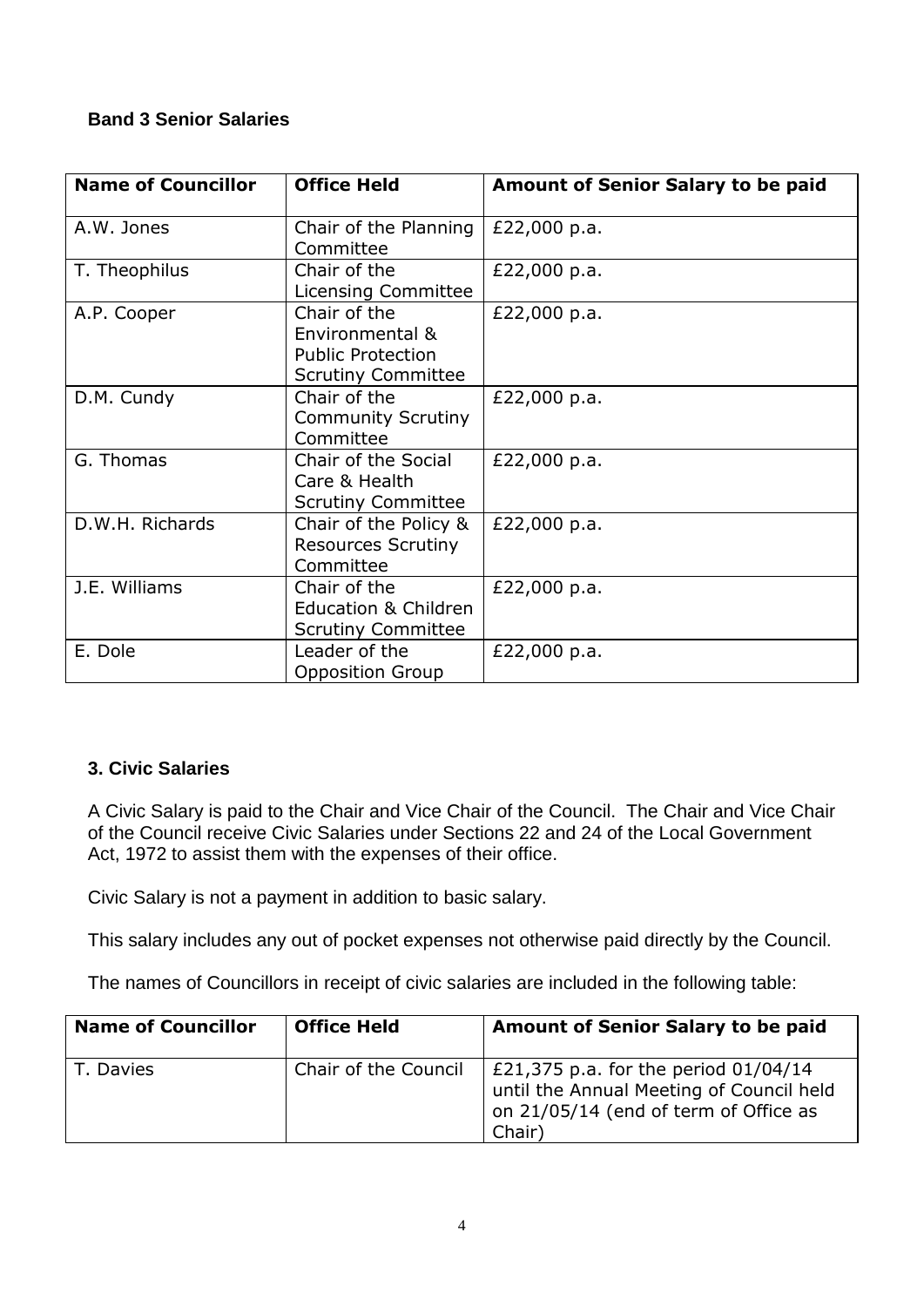| <b>Name of Councillor</b> | <b>Office Held</b>    | <b>Amount of Senior Salary to be paid</b>                                                                                                                                                                                           |
|---------------------------|-----------------------|-------------------------------------------------------------------------------------------------------------------------------------------------------------------------------------------------------------------------------------|
| D.B. Davies               | Chair of the Council  | £16,625 p.a. for the period $01/04/14$<br>until the Annual Meeting of Council held<br>on 21/05/14 (Vice Chair of Council) and<br>£21,500 p.a. with effect from the Annual<br>Meeting of Council held on 21/05/14<br>until 31/03/15. |
| P. Hughes Griffiths       | Vice Chair of Council | £13,300 p.a. for the period 01/04/14<br>until the Annual Meeting of Council held<br>on 21/05/14 and £16,000 p.a. with<br>effect from the Annual Meeting of<br>Council held on 21/05/14 until 31/03/15<br>(Vice-Chair of Council).   |

# **4. Co-opted Members' Payments**

Co-opted Members with voting rights will receive payments in recognition of the time devoted to their work associated with and in attending meetings including incidental expenses. Payments will be made via a daily fee at the levels prescribed by the Independent Remuneration Panel for Wales. Co-opted Members that live outside the County of Carmarthenshire will, in addition to receiving travelling expenses, be eligible to receive subsistence allowance for attending meetings in the County. (Co-opted Members without voting rights will only receive allowance payments towards their travelling and subsistence expenses [if eligible] at the same rate as that paid to Councillors).

Voting Co-opted Members' Fees are capped at a maximum of the equivalent of 10 full days a year for each committee to which an individual may be co-opted. A half day meeting is defined as being up to 4 hours and a full day meeting as over 4 hours.

Time spent on attending authorised training events, conferences and pre meetings with officers are included in the functions for which co-opted members may be paid.

The names of Independent and Co-opted members of Committees and the fees that they will receive are included in the following table:

| <b>Name of Co-opted</b><br>Member /<br>Independent<br>Member. | <b>Office Held</b><br>(if any) | <b>Committee</b><br>of the<br><b>Council</b> | <b>Voting</b><br>Member or<br><b>Non-Voting</b><br>member | <b>Amount of Co-opted</b><br><b>Members' Fee to be</b><br>paid |
|---------------------------------------------------------------|--------------------------------|----------------------------------------------|-----------------------------------------------------------|----------------------------------------------------------------|
| Mr. P.W.L. Stait<br>Independent Member                        | Chair                          | <b>Standards</b>                             | <b>Voting Member</b>                                      | Daily fee of £256.00<br>$(E128.00$ for half day)               |
| Mr. C.A. Downward<br>Independent Member                       | Vice-Chair                     | <b>Standards</b>                             | <b>Voting Member</b>                                      | Daily fee of £198 00<br>(£99.00 for half day)                  |
| Mr. M.A. Morgan<br><b>Independent Member</b>                  | None                           | <b>Standards</b>                             | <b>Voting Member</b>                                      | Daily fee of £198.00<br>(£99.00 for half day)                  |
| Mrs. G.L. Whitehead<br>Independent Member                     | None                           | <b>Standards</b>                             | <b>Voting Member</b>                                      | Daily fee of £198.00<br>$(E99.00$ for half day)                |
| Mr. A. Williams<br>Independent Member                         | None                           | <b>Standards</b>                             | <b>Voting Member</b>                                      | Daily fee of £198.00<br>(£99.00 for half day)                  |
| Cllr. J.Gilasbey<br><b>Community Committee</b><br>Member      | None                           | <b>Standards</b>                             | <b>Voting Member</b>                                      | Daily fee of £198.00<br>(£99.00 for half day)                  |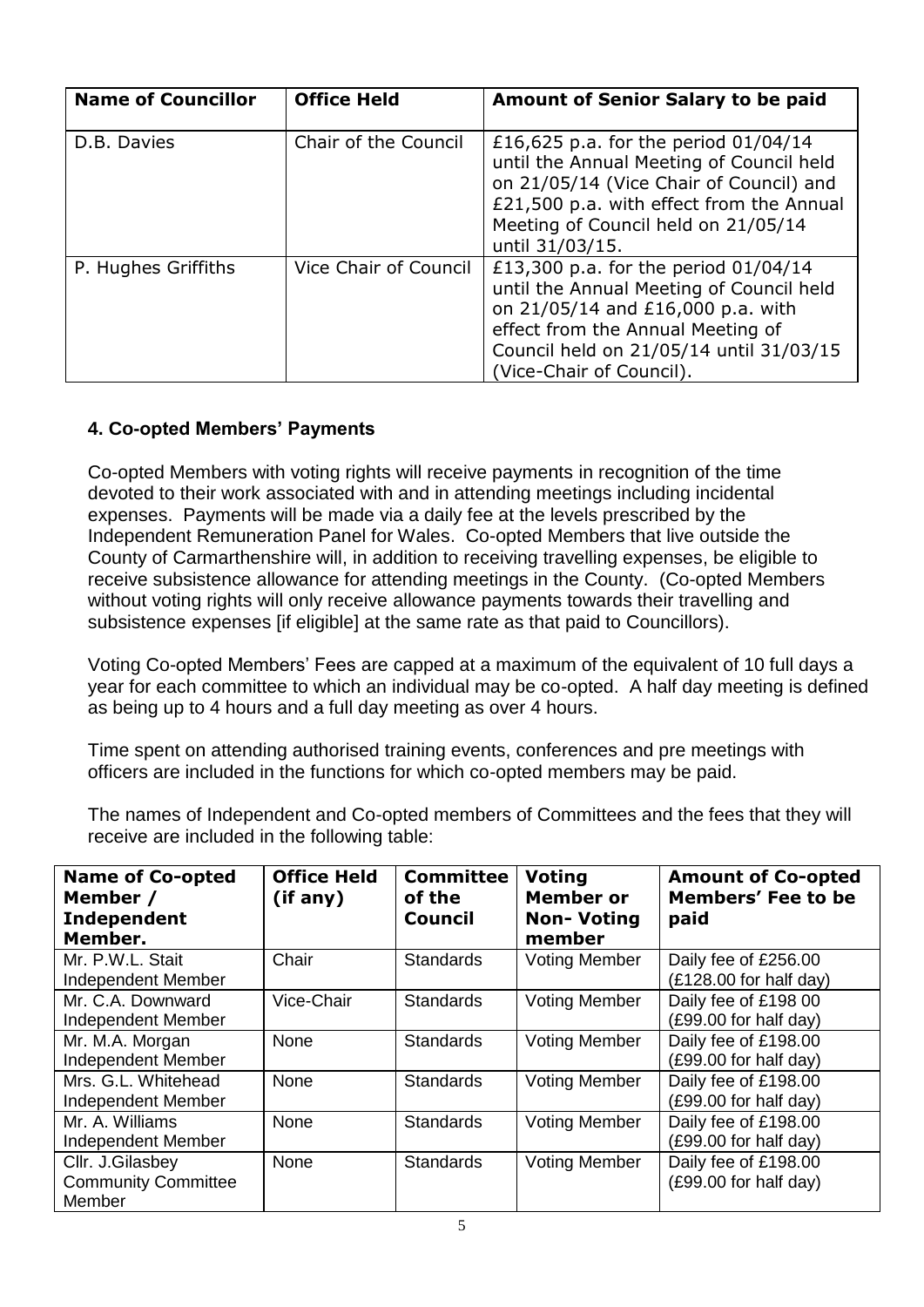| <b>Name of Co-opted</b><br>Member /<br><b>Independent</b><br>Member.                   | <b>Office Held</b><br>(i f any) | <b>Committee</b><br>of the<br><b>Council</b>     | <b>Voting</b><br><b>Member or</b><br><b>Non-Voting</b><br>member | <b>Amount of Co-opted</b><br><b>Members' Fee to be</b><br>paid |
|----------------------------------------------------------------------------------------|---------------------------------|--------------------------------------------------|------------------------------------------------------------------|----------------------------------------------------------------|
| <b>Sir David Thomas Rowell</b><br>Lewis                                                | None                            | Audit<br>Committee                               | <b>Voting Member</b>                                             | Daily fee of £198.00<br>$(E99.00$ for half day)                |
| Mrs. V Kenny<br>Non Elected Voting<br>Member representing the<br>Roman Catholic Church | None                            | Education &<br>Children<br>Scrutiny<br>Committee | <b>Voting Member</b>                                             | Daily fee of £198.00<br>(£99.00 for half day)                  |
| Canon B. Witt<br>Non Elected Voting<br>Member representing the<br>Church in Wales      | None                            | Education &<br>Children<br>Scrutiny<br>Committee | <b>Voting Member</b>                                             | Daily fee of £198.00<br>$(E99.00$ for half day)                |
| Mr. S. Pearson<br><b>Elected Voting Parent</b><br>Governor                             | None                            | Education &<br>Children<br>Scrutiny<br>Committee | <b>Voting Member</b>                                             | Daily fee of £198.00<br>(£99.00 for half day)                  |
| Mr. C. Brown<br><b>Elected Voting Parent</b><br>Governor                               | None                            | Education &<br>Children<br>Scrutiny              | <b>Voting Member</b>                                             | Daily fee of £198.00<br>(£99.00 for half day)                  |

**5. Travelling Allowances** are payable to Councillors and Co-opted Members undertaking approved duties and will be paid at the following rates for 2014/15:

All vehicle sizes of private motor vehicle: Up to 10,000 miles – 45p per mile Over 10,000 miles – 25p per mile

Private motor cycles – 24p per mile Pedal cycles – 20p per mile Passenger supplement – 5p per passenger per mile

All other forms of travel including Bus/Taxi fares will only be reimbursed at the actual expense incurred and must be accompanied by appropriate receipts.

#### **Councillors and Co-opted Members are asked to be always mindful of choosing the most cost-effective method of travel.**

*The Council at its adjourned annual meeting held on 1st June, 2012 decided that travelling allowance would not be paid to Councillors for undertaking official business in connection with constituency or ward responsibilities where they arose out of the discharge of the functions of the Council.*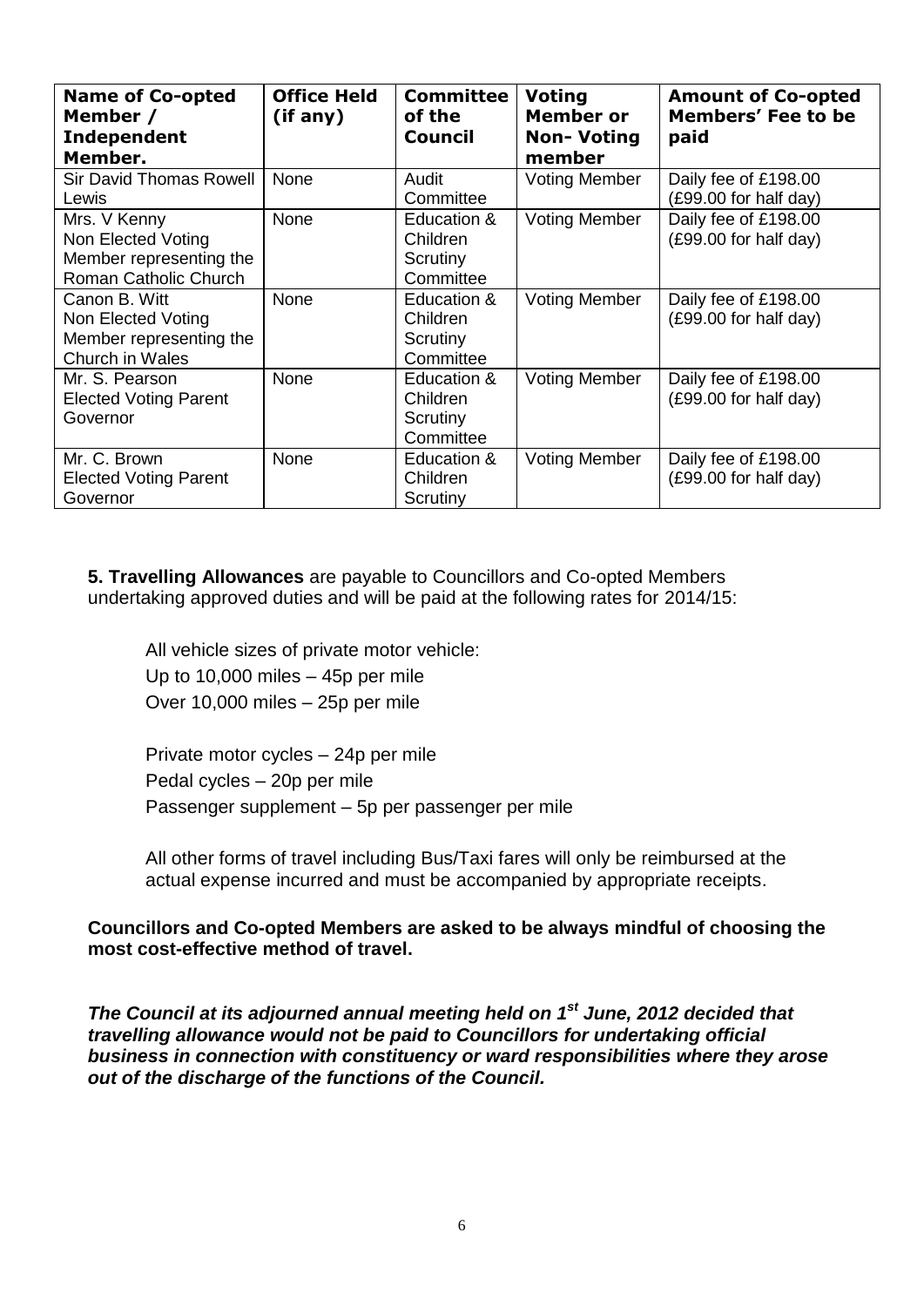# **6. Travel by Rail**

All rail travel by Councillors / Co-opted members must be arranged, at the earliest opportunity, through the Democratic Services Unit in order to maximise savings to the Council. Travel by rail will normally be by standard second class ticket.

Members are permitted to travel by first class rail where work requirements justify such expenditure. (i.e. working on the train prior to attending a meeting the same day). First class apex tickets, or their equivalent, will be provided when they are available and it can be shown that these tickets would produce a saving to the Council over the standard second class rail fare. (Obtaining a first class apex ticket normally requires the ticket to be booked at least a week in advance of the rail journey).

Rail tickets will be obtained and paid for by the Democratic Services Unit of the Chief Executive's Department for all rail journeys.

## **7. Subsistence Allowances**

The maximum daily rate of subsistence allowance of £28.00 per day covers a 24 hour period and will become payable from the time that the Councillor / Co-opted member leaves home to undertake their journey on official business. The maximum daily rate reimbursable covers a 24 hour period and can be claimed for meals during this period, provided such a claim is supported by receipts.

Where an overnight stay is involved and includes breakfast as part of overnight accommodation a day subsistence rate of £24.00 will be made available.

It should be noted that subsistence allowances will not be payable for official business which takes place within the County. (This does not apply in respect of Co-opted members who live outside the County).

**Claims will be paid on the basis of actual expenditure supported by receipts and the maximum allowance in each case will be paid only if actual expenditure equals or exceeds it.**

**For Co-opted members that live outside the County the method of determining the payment of subsistence allowance when undertaking official business within the County, will be as follows:**

| <b>Breakfast-</b> more than 4 hours before 11.00 a.m.                      | £4.00  |
|----------------------------------------------------------------------------|--------|
| <b>Lunch</b> – more than 4 hours including the period 12 noon to 2.00 p.m. | £8.00  |
| <b>Tea</b> – more than 4 hours including the period 3.00 p.m. to 6.00 p.m. | £3.00  |
| <b>Dinner</b> – more than 4 hours ending after 7.00 p.m.                   | £13.00 |

The same method of determining the payment of subsistence allowance will apply to Councillors and Co-opted Members when undertaking official business outside the County, when an overnight stay is not involved.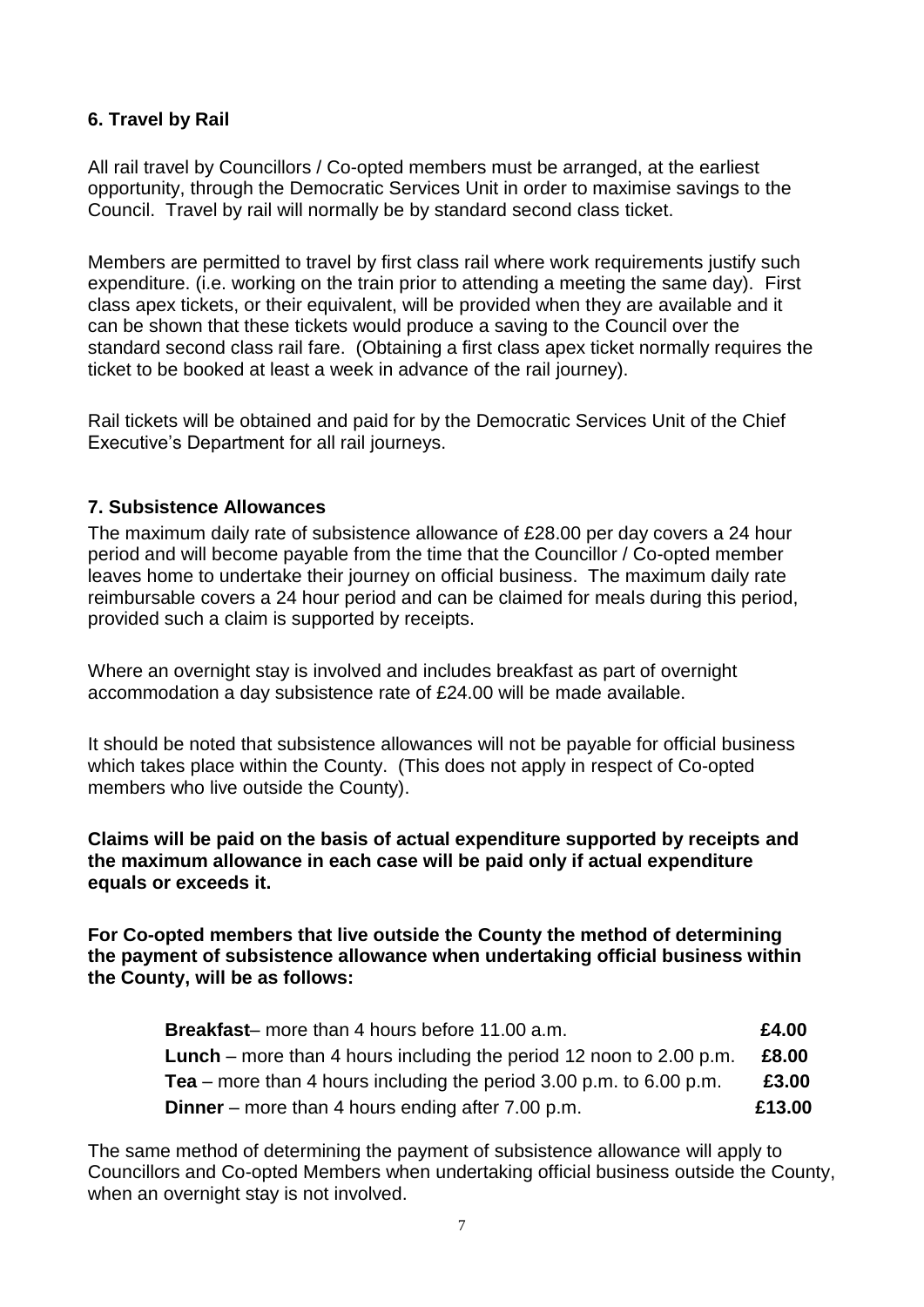**8. Overnight Accommodation** will be arranged and paid for by the Democratic Services Unit of the Chief Executive's Department. The overnight accommodation costs will not exceed the following amounts for 2014/15:

| Overnight Costs in London | £150 |
|---------------------------|------|
| Overnight Costs elsewhere | £ 95 |

An allowance of £25.00 per night if staying with friends or relatives.

### **Overnight costs will not be arranged and paid for within County.**

**9. Care Allowance** is paid to Councillors and Co-opted Members with voting rights in respect of such expenses in arranging for the care of children or dependants (Aged 15 years and over) as are necessarily incurred in the carrying out of their duties.

The maximum level of care allowance payable for 2014/15 is £403 per month and claims will be paid on the basis of actual expenditure supported by receipts; the maximum allowance will be paid only if actual expenditure equals or exceeds it.

It should be noted that the allowance is a contribution to actual monthly costs which cannot be annualised.

Care provided by Registered Carers will be reimbursed at cost.

Care provided by family members or friends will be reimbursed at the following appropriate current minimum wage rate per hour:

£6.31 per hour the main rate for workers aged 21 and over

£5.03 per hour the rate for workers aged 18-20 years of age

£3.72 per hour the rate for workers above school leaving age but under 18 (16 -17 years of age)

Siblings of 14 and 15 years of age providing care will be reimbursed at the Council's agreed rate of £2.68 per hour

#### *Receipts from registered carers must be formal documents, showing the name of the business/person, the date period of time and the nature of the supply.*

*In cases where care is provided by a Councillor's / Co-opted Member's family member or friends the Councillor / Co-opted Member will make a declaration providing specific details of the nature of the care service provided to the child or dependent, the specific time period and the date.*

*The Chief Executive was delegated authority by Council at its adjourned annual meeting held on 1st June, 2012 to increase the reimbursement of care provided by family members and friends, in line with increases in the appropriate minimum wage*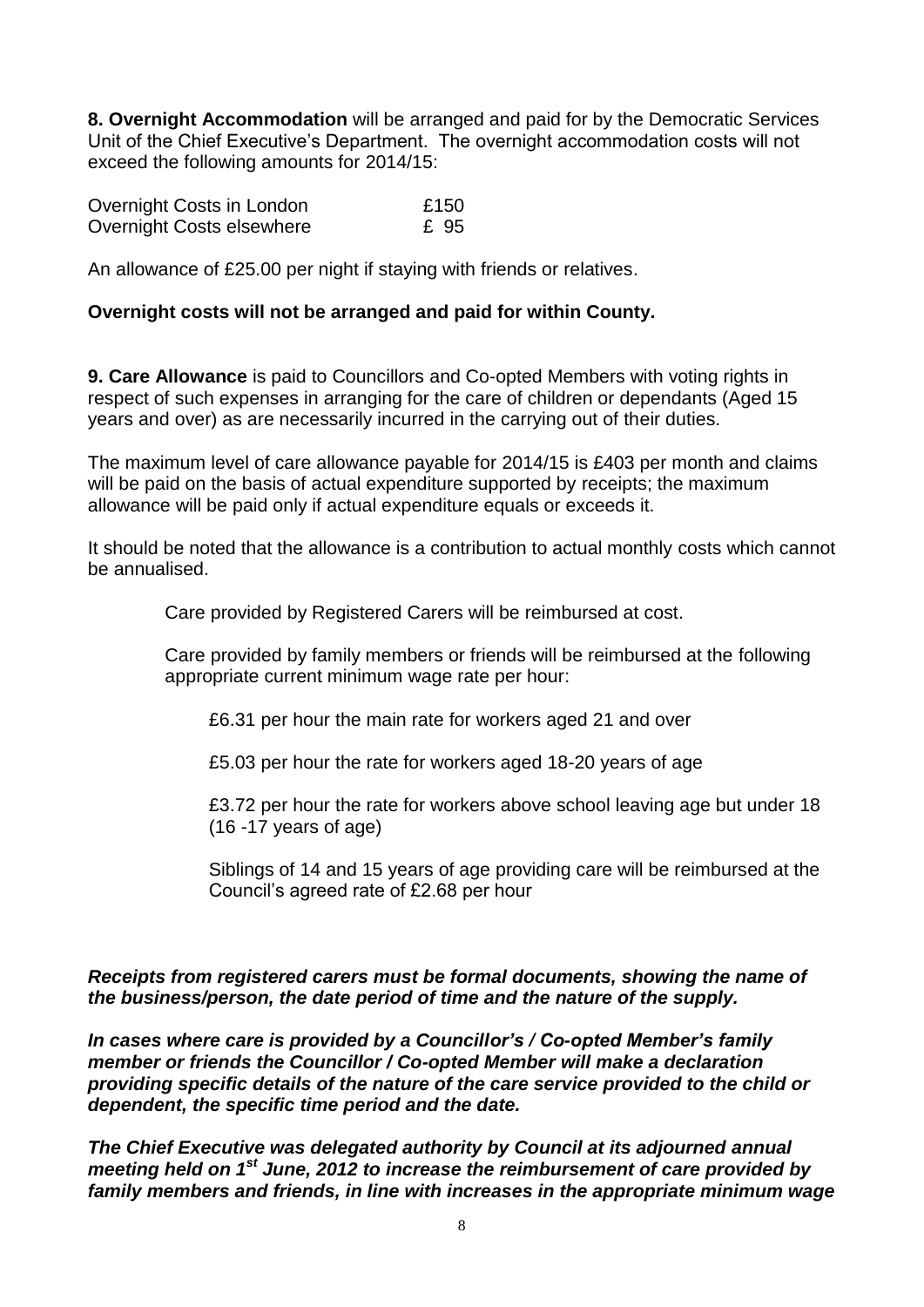*rate per hour and the Council's prescribed rate paid to "responsible siblings" by the same percentage level.*

## **The National Minimum Wage Rates are usually updated every October, so the current rates apply from October 2013.**

**10. Scrutiny Participants** who are formally invited to contribute to Scrutiny Committees or Task & Finish Groups will be entitled to claim travelling allowance at the same rates as that paid to Councillors.

# **11. Approved Duties**

- a) Attendance at a meeting of the Authority or of any committee of the Authority or of any body to which the Authority makes appointments or nominations or of any committee of such a body;
- b) Attendance at a meeting of any association of authorities of which the Authority is a member;
- c) Attendance at any other meeting the holding of which is authorised by the Authority or by a committee of the Authority or by a joint committee of the Authority and one or more other authorities;
- d) A duty undertaken for the purpose of or in connection with the discharge of the functions of an Executive where the Authority is operating executive arrangements within the meaning of Part II of the 2000 Act;
- e) A duty undertaken in connection with the discharge of any function of the Authority to inspect or authorise the inspection of premises;
- f) Attendance at any training or developmental event approved by the Executive Board;

(All applications for attendance at Conferences / Seminars / Training Courses will be considered by the Executive Board following presentation of a report prepared by the Chief Executive which will include:

a) conference / seminar / training course details

b) the comments of the relevant Director as to the necessity to attend c) the total costs associated with attendance i.e. conference / seminar / training fees, transport, subsistence and accommodation

Should the majority of Executive Board Members be in favour of the application then the Leader has delegated authority to approve the application for attendance).

- g) Any other duty approved by the Authority, or any other duty of a class so approved, undertaken for the purpose of, or in connection with, the discharge of the functions of the Authority or of any of its committees;
- h) Attendance by a Councillor at a meeting involving the Chief Officer or his/her representative at a local government office or site within the Authority's area, called at the prior request of the Chief Officer or his/her representative, in connection with the functions of the Council;
- i) Site meetings convened by the Chief Executive as a consequence of a decision by the Council, the Executive Board or a Committee of the Council;
- j) Meetings of Joint Liaison Committees;